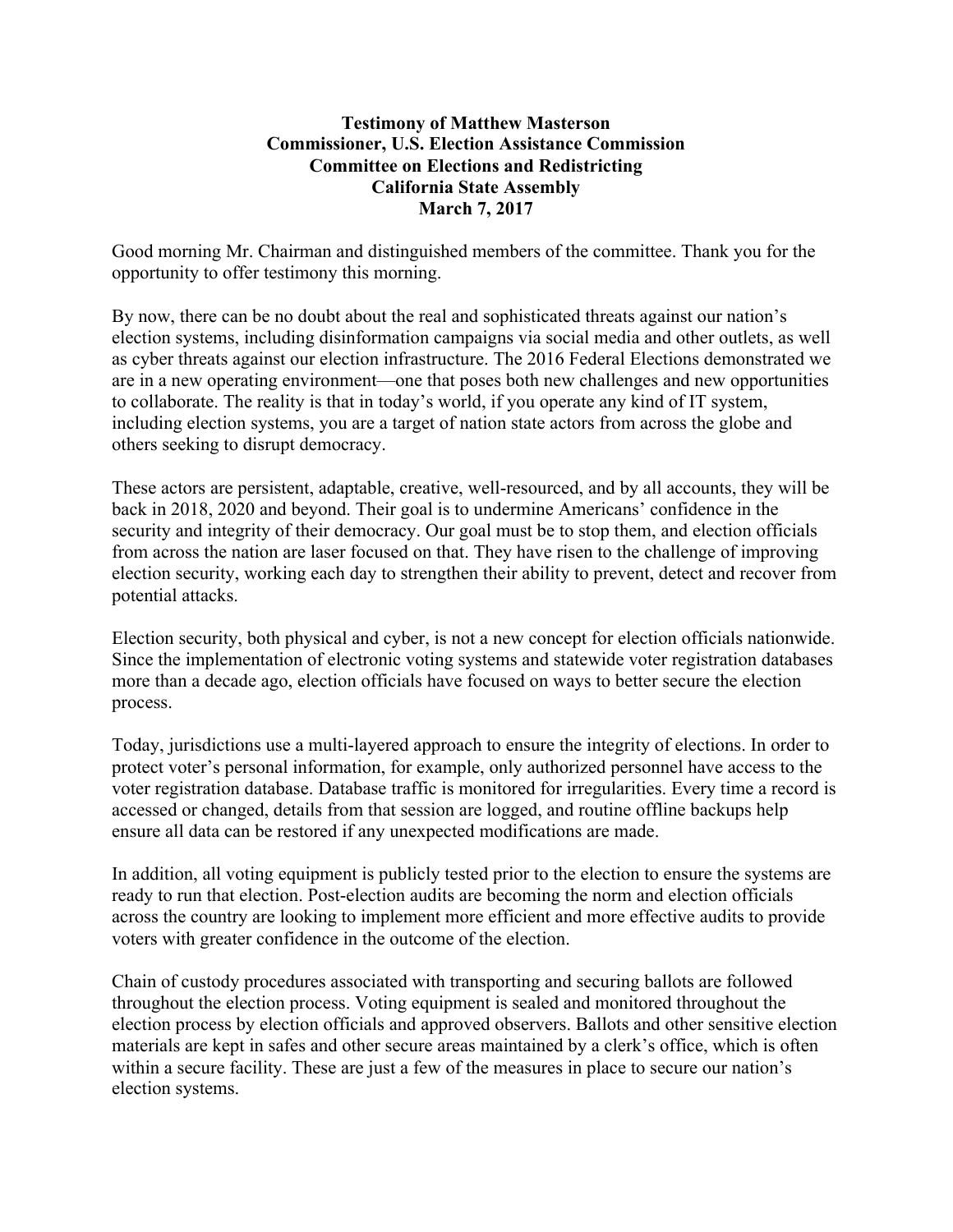While election officials are at the heart of these efforts, we at the U.S. Election Assistance Commission have long helped them in their work to administer elections.

For those not familiar with the U.S. Election Assistance Commission, or the EAC, I'd like to offer a little background about the EAC and our mission. The EAC is a bipartisan, independent federal agency created by the Help America Vote Act, or HAVA. HAVA charges the EAC with helping election officials administer elections in a variety of ways. This includes, but is not limited to:

- Developing Voluntary Voting System Guidelines, or VVSG, for testing voting systems;
- Administering a voluntary federal voting system testing and certification program;
- Acting as a clearinghouse for states purchasing, implementing, testing, updating and maintaining voting systems; and
- Providing best practices to the states regarding every facet of the election process, including security for voting systems and polling places, election database support and contingency planning for elections in general.

Ahead of the 2016 elections, our work to advise election officials on best practices took on a new dimension. In the wake of reports about attacks on two state-level voter registration systems, the EAC's efforts turned toward working with the Department of Homeland Security (DHS) and the Federal Bureau of Investigation (FBI) to help protect U.S. elections from specific cybersecurity threats identified by these agencies. The EAC met on multiple occasions with staff from DHS, the FBI and the White House to discuss specific and nonspecific threats, state and local election system security and protocols, and the dynamics of the election system and its 8,000-plus jurisdictions nationwide.

During this process, the EAC convened conference calls with federal officials, secretaries of state, federal law enforcement, state and local election officials, and federal agency personnel. These discussions focused on topics such as security flashes from the FBI, critical infrastructure, the subtleties of the nation's election system, and the dynamics of successfully communicating information to every level of election officials responsible for running the nation's election system.

The EAC regularly provided DHS with perspective, information and data related to the election system. The EAC also often helped DHS shape communications in a manner that would be useful to the states and local election officials.

During this critical time of preparation, the EAC communicated timely and actionable information from DHS and FBI to election officials around the country. This information included current data on cyber threats, tactics for protecting election systems against these threats, and the availability and value of DHS resources for protecting cyber-assets. The EAC acted as an intermediary that helped DHS better understand elections and election administrator feedback and provided guidance to help strategically plan the most impactful ways to assist election administrators in protecting U.S. elections from cybersecurity threats. In addition,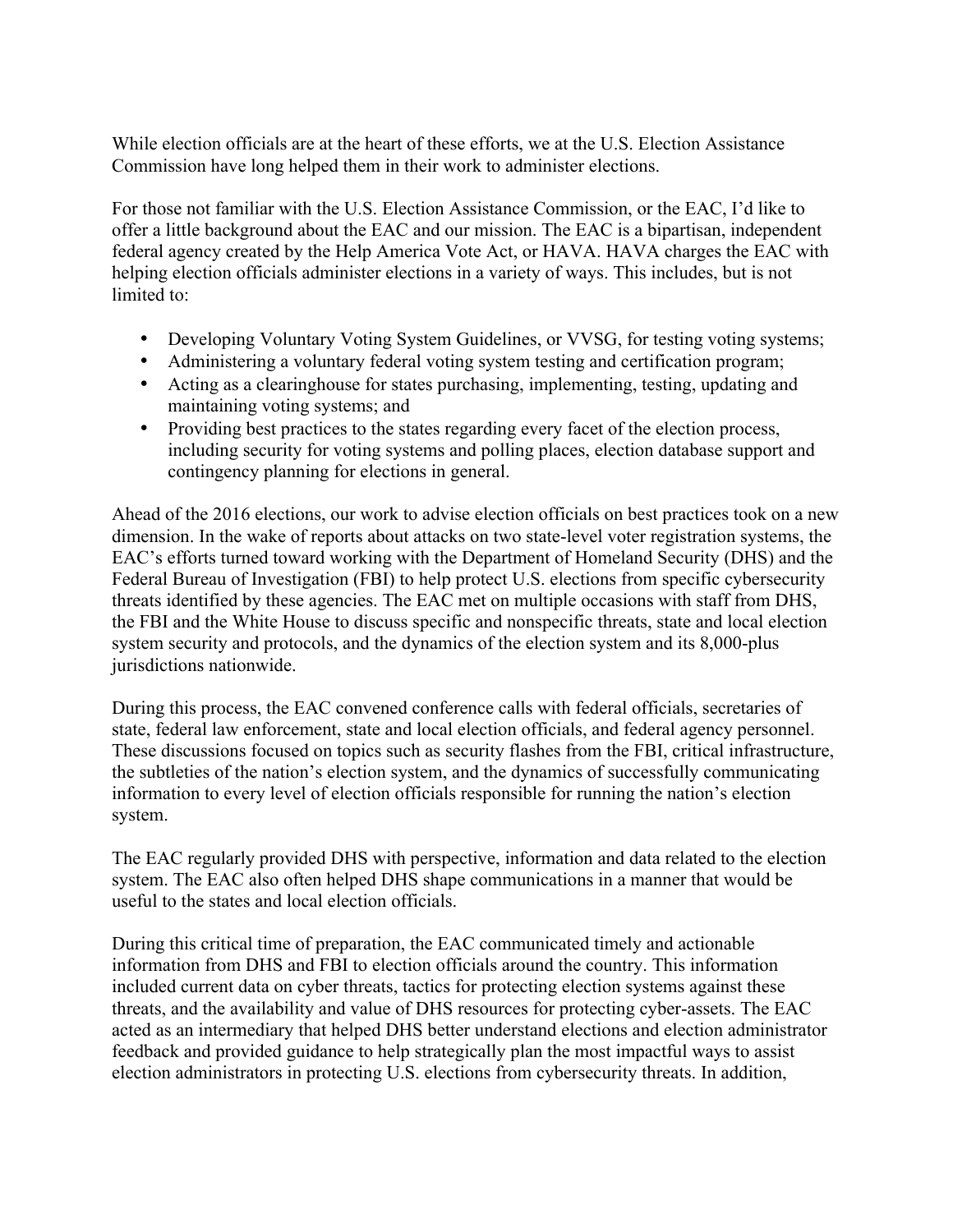during this time, the commission remained focused on developing the next generation of the VVSG and administering our voting machine testing and certification program.

This relationship was formalized in January of last year when DHS designated elections as part of the nation's critical infrastructure. Since then, the EAC has worked to ensure state and local election officials understand how the designation will impact their election offices, polling places, and the voters they serve. The Commission also played an instrumental role in ensuring that state and local officials have a voice at the table as DHS works to establish the structure that will support election systems.

The EAC led the effort to convene an Election Infrastructure Subsector Working Group (EISWG) consisting of state and local election officials. In collaboration with DHS, the EAC worked to establish the Elections Government Sector Coordinating Council, or GCC, about whose work my colleague Neal Kelley will speak about later today. The GCC will inform how the DHS works with state and local jurisdictions to implement the designation of elections systems as part of the nation's critical infrastructure and is an important milestone in the effort to establish a critical infrastructure subsector that can facilitate timely information sharing and coordination between election officials and the federal government on issues such as cyber and physical security.

The EAC and DHS continue to direct the development of the Critical Infrastructure subsector while the GCC works to establish information sharing protocols, complete a draft sector specific plan and participate in the Multistate Information Sharing Analysis Center, or MS-ISAC, pilot program. The MS-ISAC is the entity that provides information sharing capabilities to state and local owners and operators of election systems so they can better secure their systems against cyber threats. These capabilities will include threat-related notifications; assessments of news relevant to targeted stakeholders; cyber security assessment services; a 24/7 operations center with access to cybersecurity subject matter experts; timely sharing of actionable information and real-time monitoring for network activity by malicious actors.

This on its own however is not enough. Election officials around the country are being tasked with combatting sophisticated cyber threats using technology that is by and large, older than the first-generation iPhone. Election administrators' crucial work of strengthening the resilience of election systems is made more difficult by the dangerously low funding currently allocated to update systems and develop additional security expertise. Election officials must have access to resources, monetary and otherwise, that help them secure the process. If we don't invest in election administration and integrity, election officials will continually have to make risk-based budget decisions in an increasingly difficult operating environment.

In order funnel more resources to their efforts, the EAC has worked to go beyond the federal government and begin forming more public/private partnerships. In addition to our work with the FBI and DHS, the EAC has also worked with NIST, NASS, NASED, NGA, Election Center and iGo, as well as private sector entities such as Harvard's Belfer Center, the Center for Internet Security (CIS), the Center for Democracy and Technology (CDT), Google, CloudFlare and others. The purpose of these partnerships is to improve awareness among the nation's election officials about the nature of this threat and bolster the overall resilience of the election process.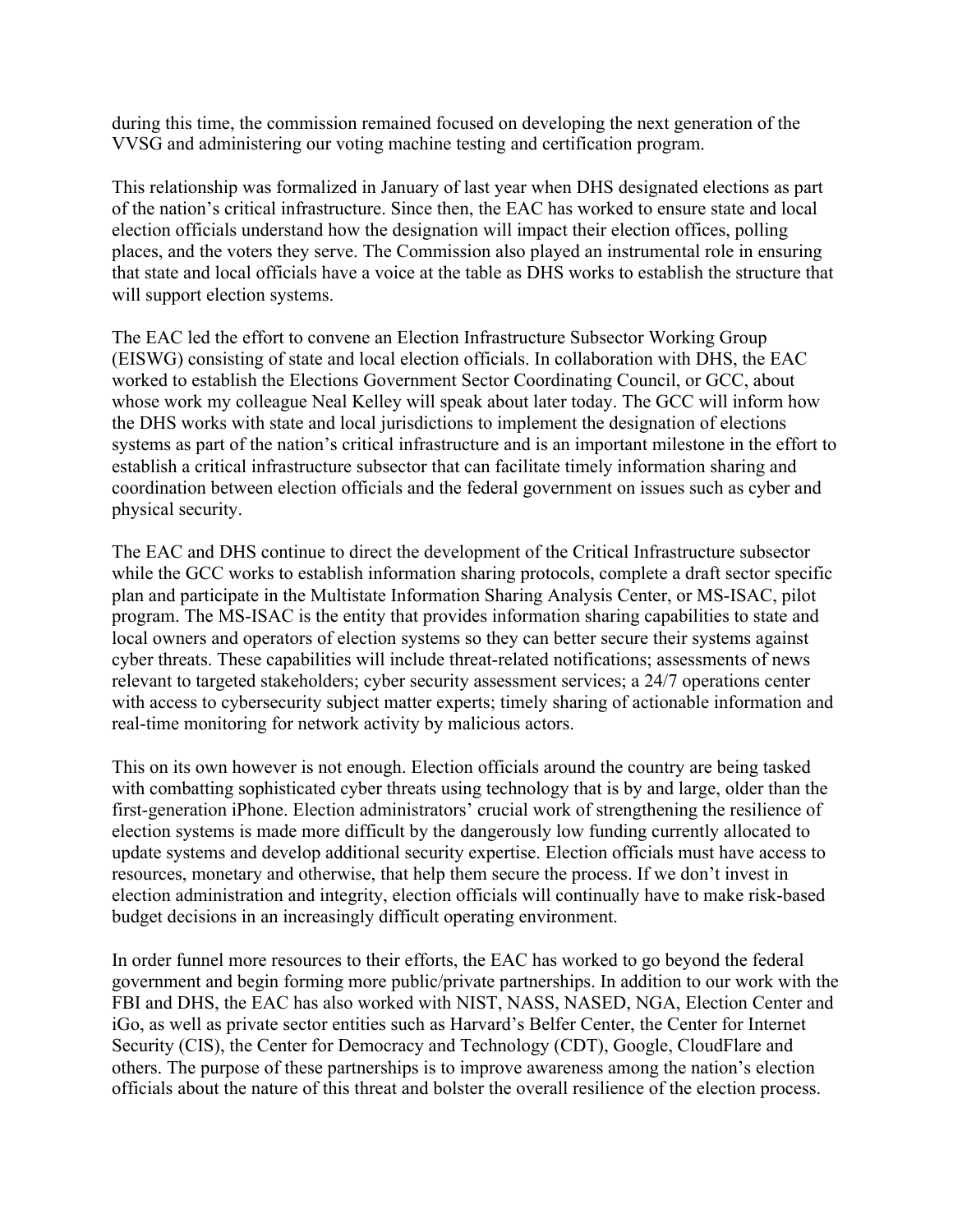In order to protect the security and integrity of our elections, the nation must be prepared to deploy coordinated responses to coordinated attacks should they occur in the 2018 midterm elections and beyond. Election officials need to draw on the expertise of new partners in the federal government and private industry, academia, even patriotic and so-called "white hat" hackers if we are to combat sophisticated attacks from nation-state actors.

Working across sectors and industries bolsters the vast web of physical and online security, election personnel and the different technologies and processes in each jurisdiction that make up a secure election system. If necessity is the mother of invention, we have clearly seen that this year with the host of innovative new election security approaches and resources generated, such as tabletop playbooks, customized information technology trainings, and best practices handbooks.

Even so, more resources and services are needed ahead of the 2018 midterm elections and beyond. There are however, a number of things I advise all election officials to do to strengthen the ability of election systems to prevent, detect and recover from potential attacks.

Specifically, here are five things they can do right now:

- 1. Ensure that all aspects of voting systems (such as election management systems, ballot creation, etc.) are properly "air gapped" from the internet. This includes using clean media to load ballots and provide results on election night. If a vendor performs these tasks for you, educate yourself about the security protections they have in place and hold them accountable.
- 2. Audit systems, data, processes and procedures for pre-election testing, post-election auditing, chain-of-command, access controls and physical security to ensure they are up to date and follow current practices.
- 3. Assess your data risks and secure systems appropriately. Regularly back up the data and test your backups to make sure it is available and functional in the case of an incident.
- 4. Develop a comprehensive incident response and recovery plan; and
- 5. Take advantage of all available resources including those from DHS, state government, academia and the private sector. Protecting election systems against advanced sophisticated threats cannot be done alone. The good news is that because of all the attention that has been paid to election systems since 2016, there are a number of resources available that election officials have never had before.

As the election community works to confront emerging threats, the EAC stands ready to provide resources and support to state and local election officials who are on the front lines of defense. We continue to produce best practices, including checklists and products that promote cybersecurity for the benefit of the elections community. To this end, the EAC has begun expanding on the secure voting system procurement help it already provides to election officials, as well as developing cyber incident response planning tools for election officials.

As election officials evaluate election technology purchasing decisions, the EAC provides request-for-proposals development guidance, cybersecurity documents and plans, and forums to